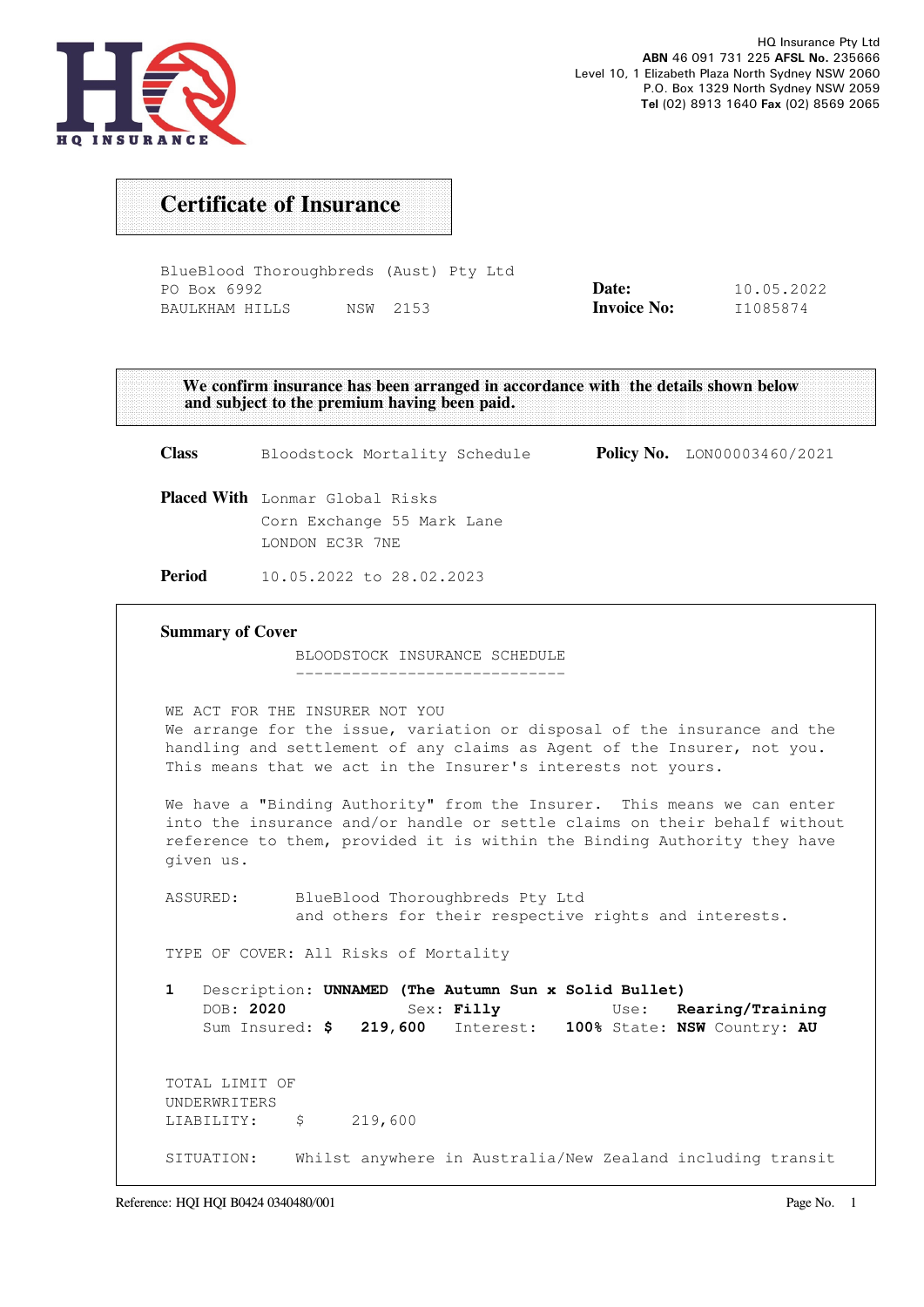### HQ Insurance Pty Ltd

P.O Box 1329 NORTH SYDNEY NSW 2059 ABN 46 091 731 225

COVERAGE SUMMARY

BlueBlood Thoroughbreds (Aust) Pty Ltd Bloodstock Mortality Schedule

within and between said countries.

 STANDARD CLAUSES INCLUDED IN YOUR POLICY: ----------------------------------------

 Full Mortality as per Lloyd's Australian Wording LMA3069A Agreed Value Clause Part-Ownership Clause Terrorism Exclusion Endorsement NMA2920 Wobbler Syndrome Clause NMA2878 Avian Influenza Exclusion Berserk Extension Clause Institute Radioactive Contamination, Chemical, Biological, Bio-chemical and Electromagnetic Weapons Exclusion Clause CL370 Cyber Exclusion Endorsement LMA5407 Surgical Operations Clause LMA5107 Sanction Limitation and Exclusion Clause LMA 3100 Hendra Virus Endorsement LMA5214 Coronavirus Absolute Exclusion

EXTENSIONS AVAILABLE As either charged for or as agreed by Underwriters

Guaranteed Renewal up to age 14 **INCLUDED** Life Saving Surgery up to \$15,000 **INCLUDED** 

 NOTE: LIFE SAVING SURGERY LIMIT IS BASED ON 100% INTEREST AND ADJUSTED FOR YOUR SHARE IN THE EVENT OF A CLAIM OCCURRING.

 Please note Premium for the LIFE SAVING SURGERY extension is earned in full. If your policy is cancelled, no return premium for this extension is applicable.

FPIL (Full Premium Payable in The Event Of A Claim)

 In the event of loss, the Assured agrees to pay the difference between the premiums paid hereon and the premium calculated at the full annual rate on the amount of this policy. (Example, all premiums paid on a pro rata basis for a period less than 12 months will be subject to FPIL)

DEATH/INJURY/ILLNESS NOTIFICATION

 In the event of Death, Injury or Illness of your horse, it is a policy requirement that immediate notification is advised to the offices of HQ Insurance and if outside business hours, as per the following contacts:-

Sara Ryman Mobile 0417 277 464

 Dr. Andrew Dart Mobile 0412 460 041 (For emergency Veterinary Consultation) University of Sydney

COMPLAINT AND/OR DISPUTE RESOLUTION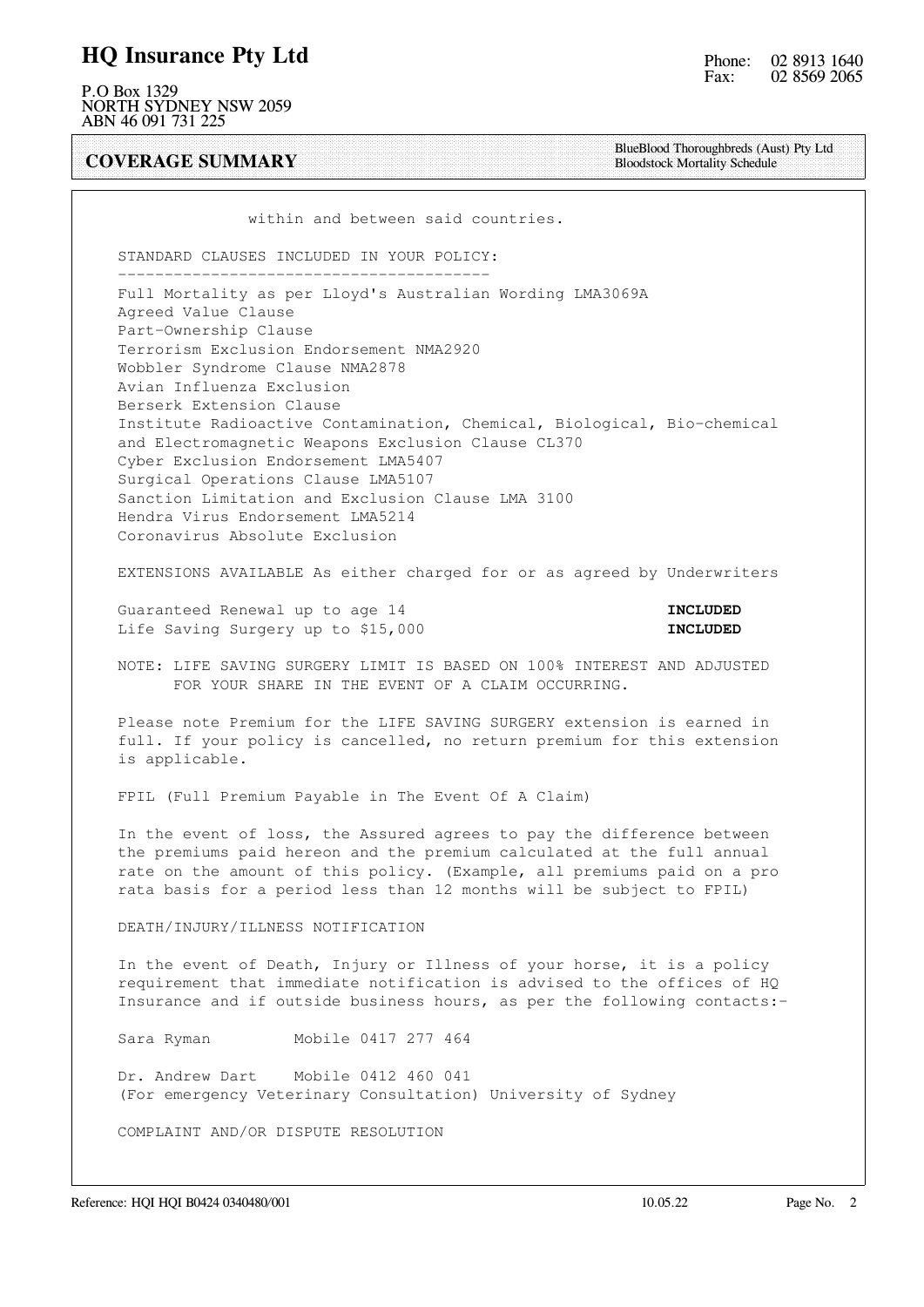### HQ Insurance Pty Ltd

P.O Box 1329 NORTH SYDNEY NSW 2059 ABN 46 091 731 225

COVERAGE SUMMARY

BlueBlood Thoroughbreds (Aust) Pty Ltd Bloodstock Mortality Schedule

 If you have any complaints about the service provided to you, please contact the Complaints Manager:

| Mail:  | HQ Insurance Pty Ltd    |
|--------|-------------------------|
|        | PO Box 1329             |
|        | North Sydney NSW 2059   |
| Email: | sara@hqinsurance.com.au |
| Phone: | (02) 8913 1640          |

 We will acknowledge your complaint within one business day and do our best to resolve the complaint to your satisfaction within 10 business days. If we cannot resolve your complaint to your satisfaction, we will escalate the matter to Lloyd's Australia who will review the complaint. You will be provided updates at least every 10 business days. Lloyd's contact details are:

| Mail:  | Lloyd's Australia Limited   |
|--------|-----------------------------|
|        | Level 16, 1 Macquarie Place |
|        | Sydney NSW 2000             |
| Email: | idraustralia@lloyds.com     |
| Phone: | (02) 8298 0873              |

 If your complaint remains unresolved after 30 calendar days, you may be able to refer your complaint to the Australian Financial Complaints Authority (AFCA) under the terms of the General Insurance Code of Practice. This is a free service. AFCA's contact details are:

| Mail:  | Australian Financial Complaints Authority |
|--------|-------------------------------------------|
|        | GPO Box 3                                 |
|        | Melbourne VIC 3001                        |
| Email: | info@afca.org.au                          |
| Phone: | 1800 931 678                              |

 The cost of this insurance is based on the animal's age, use and value, as well as certificates from qualified veterinary surgeons.

| PLACED WITH                                                            | POLICY NUMBER    | PROPORTION |
|------------------------------------------------------------------------|------------------|------------|
| Lonmar Global Risks                                                    | LON00003460/2021 | 100.0000%  |
| Corn Exchange 55 Mark Lane<br>LONDON EC3R 7NE<br>* SUPPORTING INSURERS |                  |            |
| - Lloyds of London (Syndicated)<br>Lime Street                         | 58.3334%         |            |
| London<br>- Convex Insurance UK<br>52-54 Lime Street                   | 33.3333%         |            |